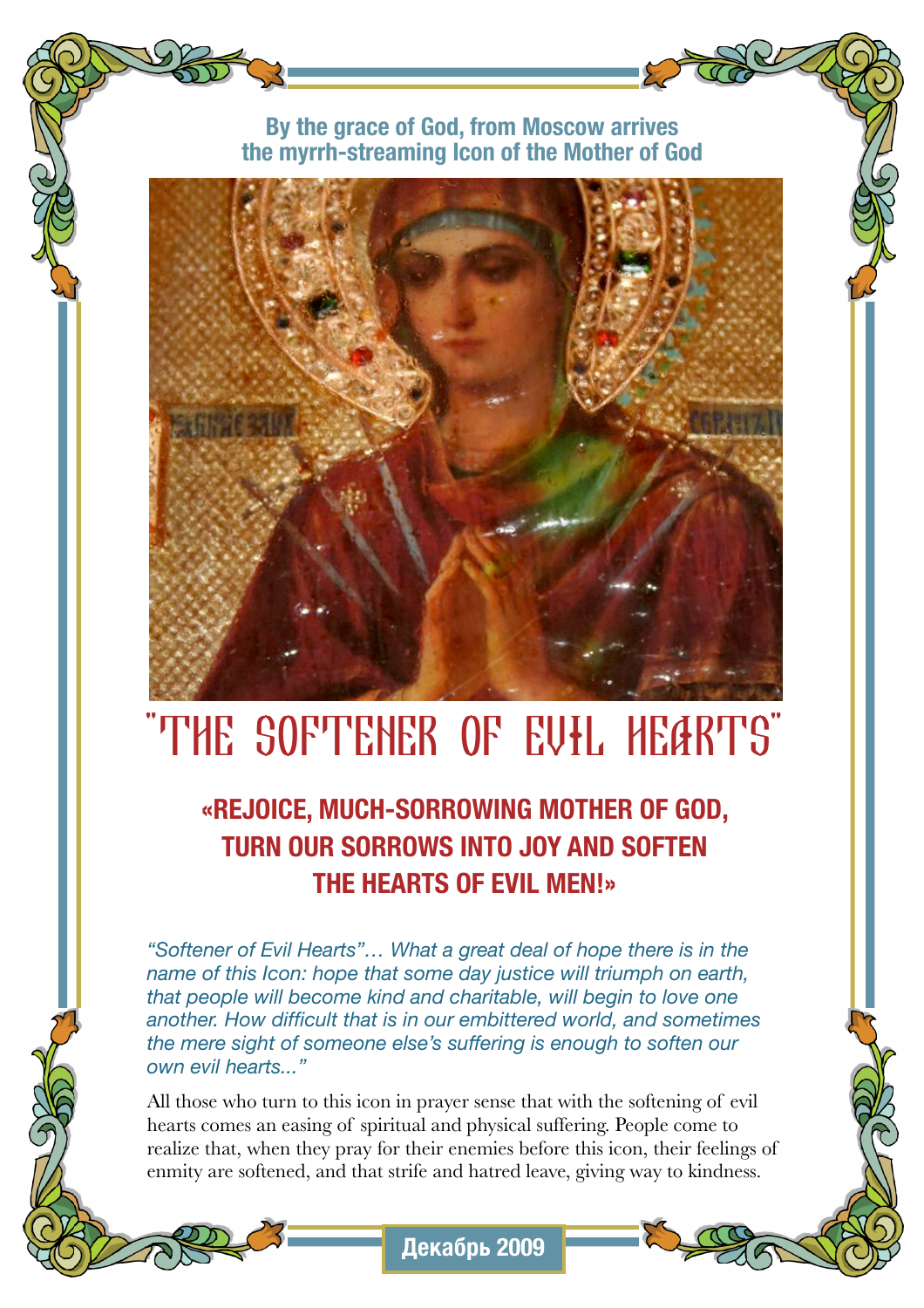# **Why has the miraculous icon «Softner of Evil Hearts» come to us?**

With thanks to almighty God for His many mercies bestowed upon our Church in the past year, we rejoice in the historic visit of the miraculous Kursk Icon of the Mother of God to Russia, and the outpouring of piety that greeted it throughout its sojourn there. In turn, we greet with joy the Icon of the Mother of God Softener of Evil Hearts.

On May 2 1998, a girl named Anastasia Basharina was at the glorification of Blessed Matrona of Moscow with her mother. She felt

Patriarch, the miraculous appearance of Myrrh does not mean "future death", rather does it point towards healing and the anointing of a chosen servant of God.

The "Softner of Evil Hearts" is unusual in its depiction of the seven swords or "sorrows" of the Mother of God with one sword piercing the heart from below. In Sacred Scripture, the number seven usually indicates something's fullness and abundance. In this case, it is the fullness of that boundless sorrow, pain and

she wanted to purchase this paper mounted icon of the Mother of God. During the glorification of blessed Matrona of Moscow she placed the icon on righteous Matrona's holy relics - a well known



"sickness of the heart" experienced by the Theotokos during her earthly life. Just as Christ would be pierced with nails and a spear, so the soul of the Most-pure One would be pierced by a certain weapon of sorrow

and loved saint of Moscow, who was sightless from birth and crippled from her adolescence. The icon was kept in a Moscow apartment of Margarita Vorobyev, wife of Sergei Leonidovich Fomin (traveller with the icon).

On the occasion of the seating of the newly elected Patriarch Kyrill the Icon began to stream myrrh strongly in the family home, and was later brought to church. The "Softener of Evil Hearts" Icon was present at the election of the new Russian Patriarch, and was seen by witnesses to be damp with myrrh. In this Icon, and in the context of the election of a new

and pain in the heart.

All those who turn to them in prayer sense that with the softening of evil hearts comes an easing of spiritual and physical suffering. People come to recognize that when they pray for their enemies before such icons, their feelings of enmity are softened, and that internecine strife and hatreds abate, giving way to kindness.

 The "Softener of Evil Hearts" icon is commemorated on the Sunday of All Saints, although other references commemorate it February 2 / February 15.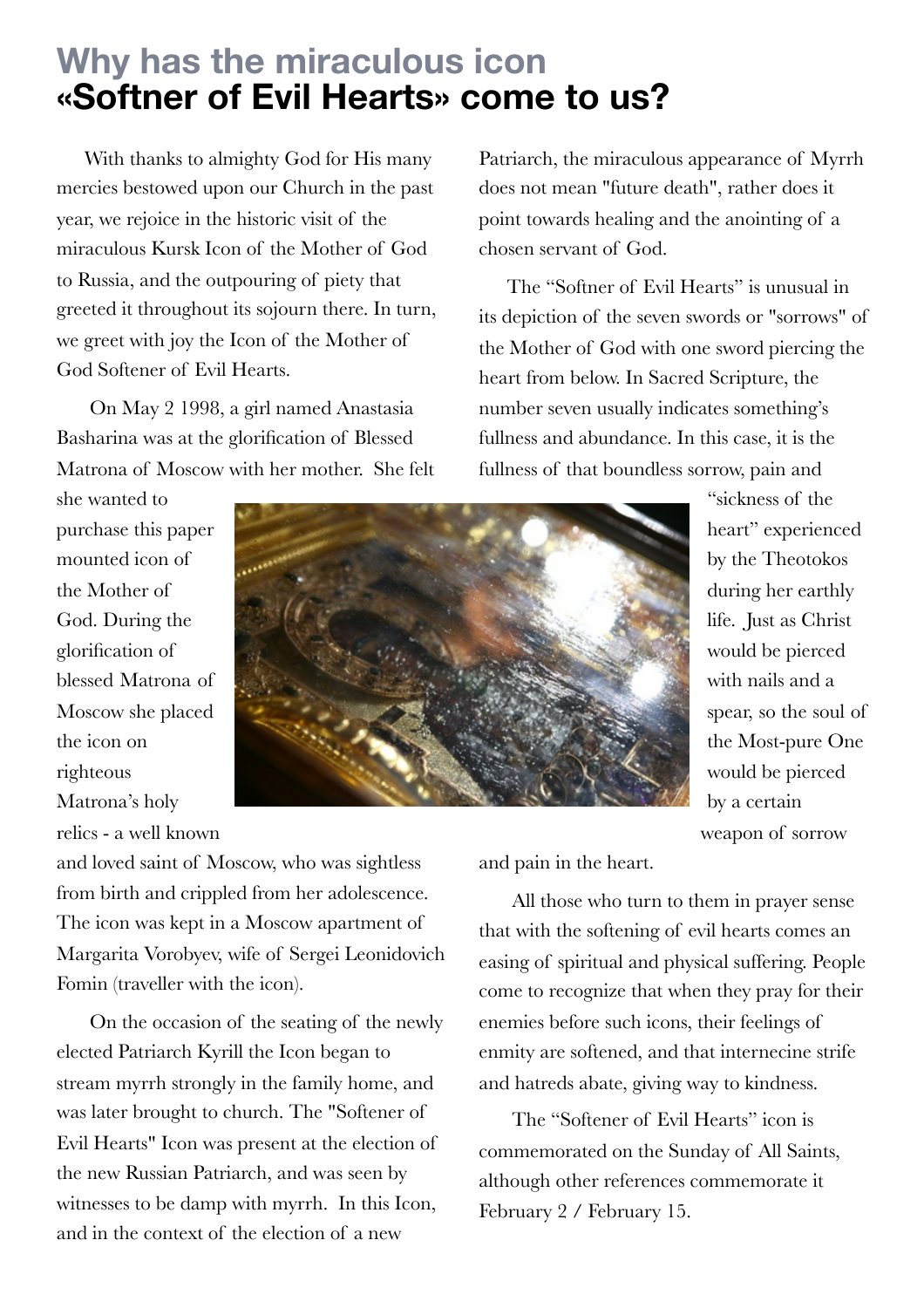### **Icon That Streams Myrrh and Heals Hearts Interview with Sergei Fomin, who travels with the icon of the Theotokos "Softener of Evil Hearts."**

### **Please, tell us about the most memorable instances of divine help you witnessed.**

There are many couples now that, for medical reasons, cannot have children. Often, after such couples pray before the icon, they are able to have a baby.

Usually people tell us their stories of healing when we come to a city or church for the second time. I remember how in Yalta a paralyzed teen was brought to the icon. By the evening he was walking. He could not speak, though. When we came there for the second time, his grandmother asked for a drop of myrrh. She said she would put it on the boy's tongue, and, maybe, he will be able to talk.

A similar case took place in Barnaul. On the feast of the Dormition of the Theotokos, a four-year-old girl was brought to the icon. She was paralyzed from birth. Next day, for the first time in her life, the child tried to walk. When we came to Barnaul the following year, the girl's mother, in gratitude, gave the Mother of God her golden chain and cross.

Just before our departure to the United States, we were told the following story. An eighteen- month-old girl developed herpes of the mouth. The doctor, whom the baby's mother asked for help, misdiagnosed her. Subsequently, the treatment given to the girl was wrong, and the baby started suffocating. Then, the mother asked for myrrh, and, on her friend's advice, put the myrrh in the girl's mouth. That same day, for the first time in many months, the baby went to sleep peacefully. By morning, her mouth was clean, and the remaining few tiny wounds healed quickly.

We cannot read all these stories, described in detail by different people, without tears of gratitude for the Holy Virgin's gracious help.

We were told about the icon's assistance in ordinary life as well. In Yaroslavl, a young woman was a member of the "New Generation" sect and did not accept Orthodoxy. At that time, we brought the icon to the Tolga Convent. The woman's mother came to the icon and prayed that her daughter would come to the icon, too. In the evening they came together to kiss the icon, and the next morning the daughter said she wanted to be baptized. She left the sect and became a churchgoer. Relations between mother and daughter improved.

A moleben was served before the icon in the administrative building of the Chelyabinsk regional government. The mayor of Chelyabinsk received holy baptism at the time of our visit.

In comparison with churchgoers in Russia, Russians living abroad are more reserved, collected, and, in my opinion, less emotional. In silence, people approached the holy image, prayed for awhile, and carefully pressed their small copies of the icon on the original. And then, they stayed a little longer, taking in the heavenly aroma that flowed from the sacred image.

The icon comes not only to large cathedrals, but also to distant villages, country priests and their small parishes – where no sacred thing was ever brought before.